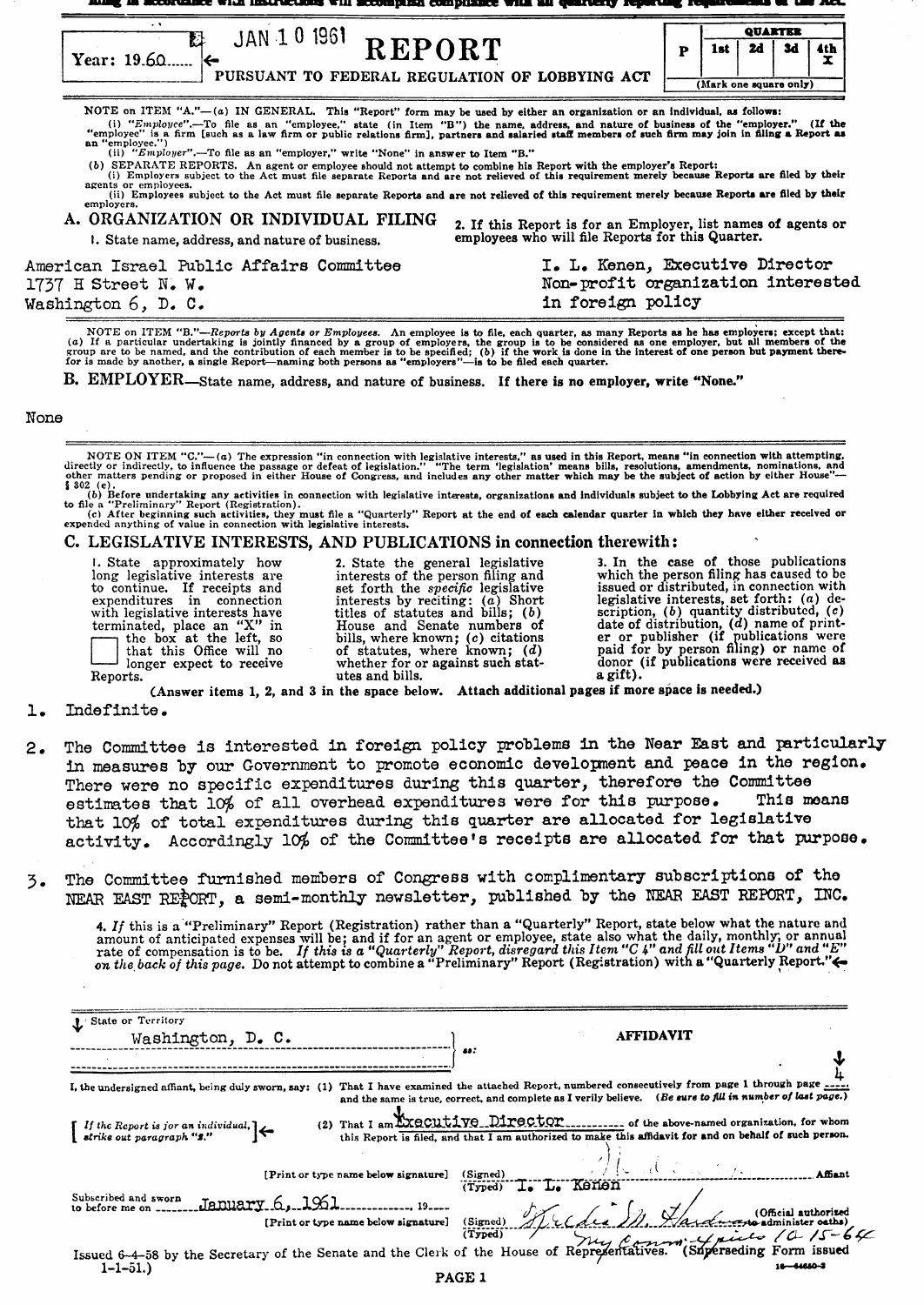#### re exp ūш. res to resert

(iii) Receipts of Multi-purpose Organizations. **Some** orwanization úw ers f one of attempting to interpret poss organizations. Such organizations make such a secure sex assessment and raised by de<br>pose of attempting to influence legislation. Such organizations make such such expenditures out of a na, ar other contributions. The percentage of the general fund which is used for such expenditures indicates the percentage of seeds, and other contributions which may be considered to have been anywhich may be considered to have or more is to be listed, regardless of whether the contribution was made solely for legislative purposes.

(c) IF THIS REPORT IS FOR AN AGENT OR EMPLOYEE..... (i) In General. In the case of many employees, all receipts will come under Items (P) 5" (received for services) and "D 12" (expense money and reimbursements). In the abs that your employer is to reimburse you for all expenditures which you make in connection with legislative interests.

(ii) *Employer as Contributor of \$500 or More*.—When your contribution from your employer (in the form of salary, fee, etc.) **amounts to** \$500 or more, it is not necessary to report such contributions under "D 18" and "D

## D. RECEIPTS (INCLUDING CONTRIBUTIONS AND LOANS)

Fill in every blank. If the answer to any numbered item is "None," write "NONE" in the space following the number.

#### Receipts (other than loans)

| <b>Loans Received</b> -"The term 'contribution' includes $a \dots loan \dots$ "-<br>\$302(a).                                                                                                                                                                  |  |  |
|----------------------------------------------------------------------------------------------------------------------------------------------------------------------------------------------------------------------------------------------------------------|--|--|
| TOTAL now owed to others on ac-<br>count of loans<br><b>START AND</b>                                                                                                                                                                                          |  |  |
| Borrowed from others during this<br>$10.$ \$<br>Gifts of money or anything of value<br>Quarter                                                                                                                                                                 |  |  |
| $11.$ \$ $750.00$<br>Repaid to others during this Quar-<br>3. \$ NODO Printed or duplicated matter re-<br>ter                                                                                                                                                  |  |  |
| "Expense Money" and Reimburse-<br>None<br>ments received this quarter.<br>Receipts from sale of printed or                                                                                                                                                     |  |  |
| Contributors of \$500 or More (from Jan. 1 through this Quarter)                                                                                                                                                                                               |  |  |
| 13. Have there been such contributors?<br>Received for services (e. g., salary,<br>14. In the case of each contributor whose contributions (including loans)<br>during the "period" from January 1 through the last day of this                                |  |  |
| Quarter, total \$500 or more:<br>Attach hereto plain sheets of paper, approximately the size of this page.<br>tabulate data under the headings "Amount" and "Name and Address of<br>Contributor"; and indicate whether the last day of the period is March 81, |  |  |
| June 30, September 30, or December 31. Prepare such tabulation in<br>accordance with the following example:<br>Received during previous Quarters<br>Name and Address of Contributor<br>Amount<br>$("Period" from Jan. 1 through ________ (19--)$               |  |  |
| \$1,500.00 John Doe, 1621 Blank Bldg., New York, N. Y.<br>1,785.00 The Roe Corporation, 2511 Doe Bldg., Chicago, Ill.<br>TOTAL from Jan. 1 through this<br>83.285.00 TOTAL                                                                                     |  |  |
| TOTAL for this Quarter (Add                                                                                                                                                                                                                                    |  |  |

NOTE on ITEM "E."--(a) IN GENERAL. "The term 'expenditure' includes a payment, distribution, loan, advance, deposit, or gift of money or anything of value and includes a contract, promise, or agreement, whether or not legally enforceable, to make an expenditure"-§ 802 (b) of the Lobbying Act.

(b) IF THIS REPORT IS FOR AN AGENT OR EMPLOYEE. In the case of many employees, all expenditures will come under telephone and telegraph (Item "E 6") and travel, food, lodging, and entertainment (Item "E 7").

**E. EXPENDITURES (INCLUDING LOANS) in connection with legislative interests:** 

Fill in every blank. If the answer to any numbered item is "None," write "NONE" in the space following the number.

### Expenditures (other than loans)

| $1.$ \$ $\ldots$ None | Public relations and advertising<br>services                            |
|-----------------------|-------------------------------------------------------------------------|
| $2. s = 130 - 00$     | Wages, salaries, fees, commissions<br>(other than Item "1")             |
| 3. 8. None            | Gifts or contributions made during<br>Quarter                           |
| 4. s None             | Printed or duplicated matter, in-<br>cluding distribution cost          |
|                       | $5.$ $381.02$ Office overhead (rent, supplies,<br>utilities, etc.)      |
|                       | 6. $\frac{29.23}{ }$ Telephone and telegraph                            |
| $7.$ $\text{None}$    | Travel, food, lodging, and enter-<br>tainment                           |
|                       | 8. \$. None All other expenditures                                      |
| 9.8.240.95            | TOTAL for this Quarter (add "1"<br>through "8")                         |
| $10.$ $$11,417.21$    | Expended during previous Quarters<br>of calendar year                   |
| 11,658.16             | TOTAL from January 1 through<br>this Quarter (add " $9$ " and " $10$ ") |

**Loans Made to Others**—"The term 'expenditure' includes<br>  $\bullet \cdot \cdot \cdot \cdot \cdot \cdot \cdot \cdot \cdot \cdot \cdot \cdot \cdot \cdot$  302 (b).

- $\omega$  ,  $\omega$  ,  $\omega$  ,  $\omega$
- $\mathcal{O}(1/\sqrt{2})$  , and  $\mathcal{O}(1/\sqrt{2})$
- 14. \$........................... Repayments received during this Quarter

#### 15. Recipients of Expenditures of \$10 or More

In the case of expenditures made during this Quarter by, or on behalf of, the person filing: Attach plain sheets of paper approximately the size<br>of this page and tabulate data as to expenditures under the following<br>bedings: "Amount," "Date or Dates," "Name and Address of Recipi-<br>ent," "Purpo following example:

| Amount     | Date or Dates-Name and Address of Recipient-Purpose |                                                                                                                   |  |
|------------|-----------------------------------------------------|-------------------------------------------------------------------------------------------------------------------|--|
| \$1,750.00 | $7 - 11:$                                           | Roe Printing Co., 3214 Blank Ave., St. Louis,<br>Mo.--Printing and mailing circulars on the<br>"Marshbanks Bill." |  |
|            |                                                     | an a sa a sa reise a reise ainm Capalla Dida                                                                      |  |

7-15, 8-15, 9-15: Britten & Blatten, 3127 Gremlin Bldg.,<br>Washington, D. C.—Public relations<br>service at \$800.00 per month. \$2,400.00 \$4,150.00 **TOTAL**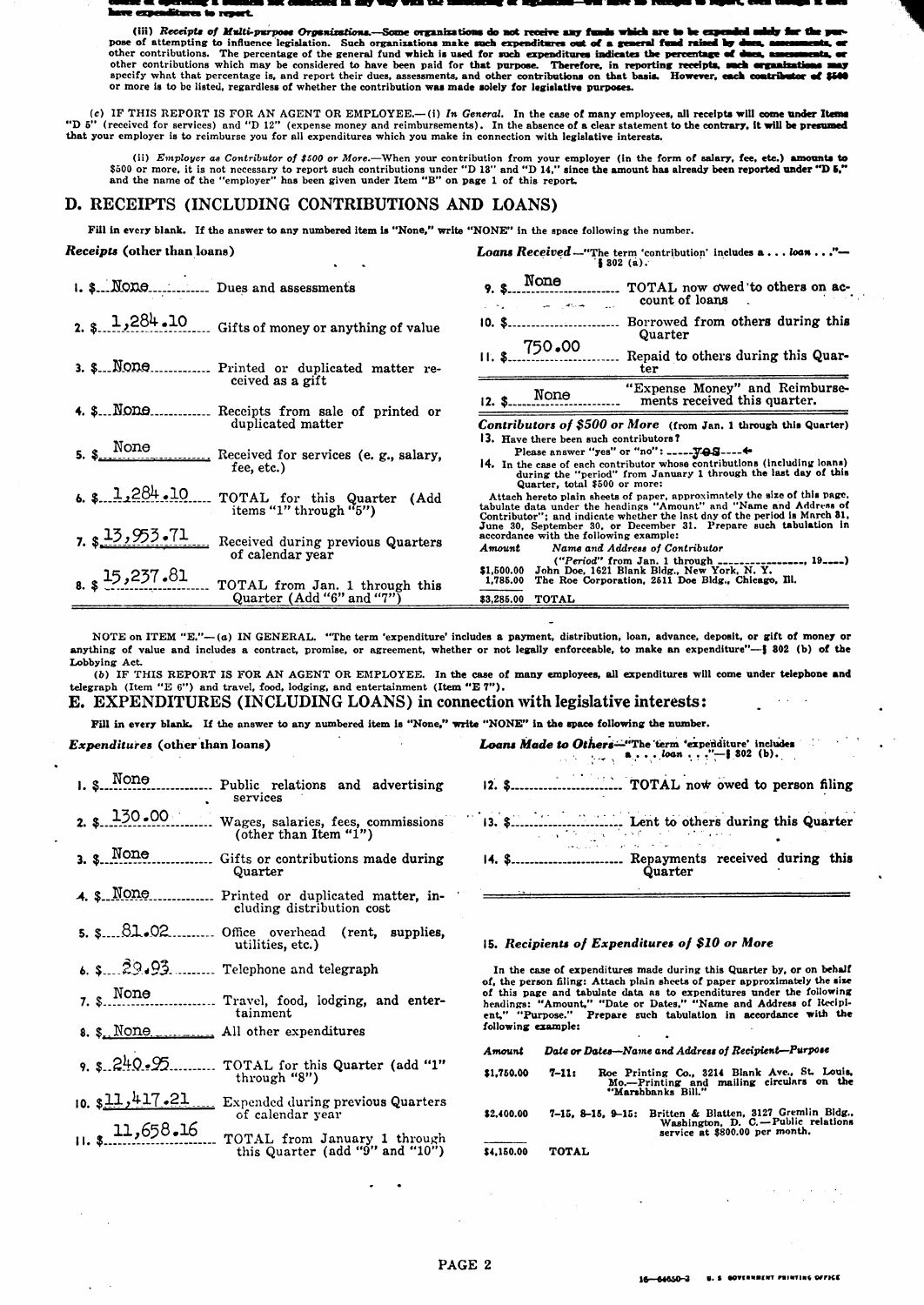|     |        | cc<br>Maro and Ad                       |
|-----|--------|-----------------------------------------|
| Š., | 500.00 | Cam Sklar<br>2925 Manaf1<br>Shrovepert, |
|     |        |                                         |

 $714-60$ 

TRIBUTORS OF \$500.00 OR MORE

| ount.                    | Name and Address of Contributors                                                 | January 1, 1960 through<br>December 31, 1960 |  |
|--------------------------|----------------------------------------------------------------------------------|----------------------------------------------|--|
| Ŝ.<br>500.00             | Sam Sklar<br>2925 Mansfield Road<br>Shrovepert, La.                              | May 17, 1960                                 |  |
| $\ddot{\circ}$<br>500.00 | Thilip Stollmn<br>17616 Jarre Couzons<br>Detroit 35, Michigan                    | May 17, 1960                                 |  |
| \$1,000,00               | Tom & Abraham Borman<br>12450 Croenfield<br>Potroit 27, Michigan                 | May 17, 1960                                 |  |
| ≎.<br>500.00             | Abrahan Foinborg<br>425 Firth Avenue<br>Now York 18, Now York                    | May 26, 1960                                 |  |
| ै<br>500.00              | A. S. Kay<br>Indian Spring Country Club<br>Silvor Spring, Maryland               | $J$ une 1, $1960$                            |  |
| \$.<br>500.00            | Joseph Dandlernn<br>5353 West Cuter Drive<br>Detroit 35, Michigan                | June 14, 1960                                |  |
| \$.<br>500.00            | Abraham R. Klizman<br>710 Mattison Avenue<br>Asbury Fark, New Jersey             | June 22, 1960                                |  |
| \$.<br>500.00            | <b>Samuel Pryor</b><br>1001 Third Street<br>Santa Monica, California             | July 12, 1960                                |  |
| \$.<br>500.00            | Dr. Dowey D. Stone<br>55 Arlington Street<br>Brockton, Mass.                     | September 15, 1960                           |  |
| \$1,000,00               | Lou Boyar<br>813 North Foothill Road<br>Boverly Hills, California                | October 1, 1960                              |  |
| \$.<br>500.00            | Arnold Coldmuntz<br>13 Fact 41st Street<br>New York, New York                    | October 10, 1960                             |  |
| \$.<br>500.00            | Rabbi I. D. Rassov, (collection)<br>Broad & York Streets<br>Philadelphia 32, Ra. | Docember 16, 1960                            |  |

 $\downarrow$ 

 $\mathbb{Z}$